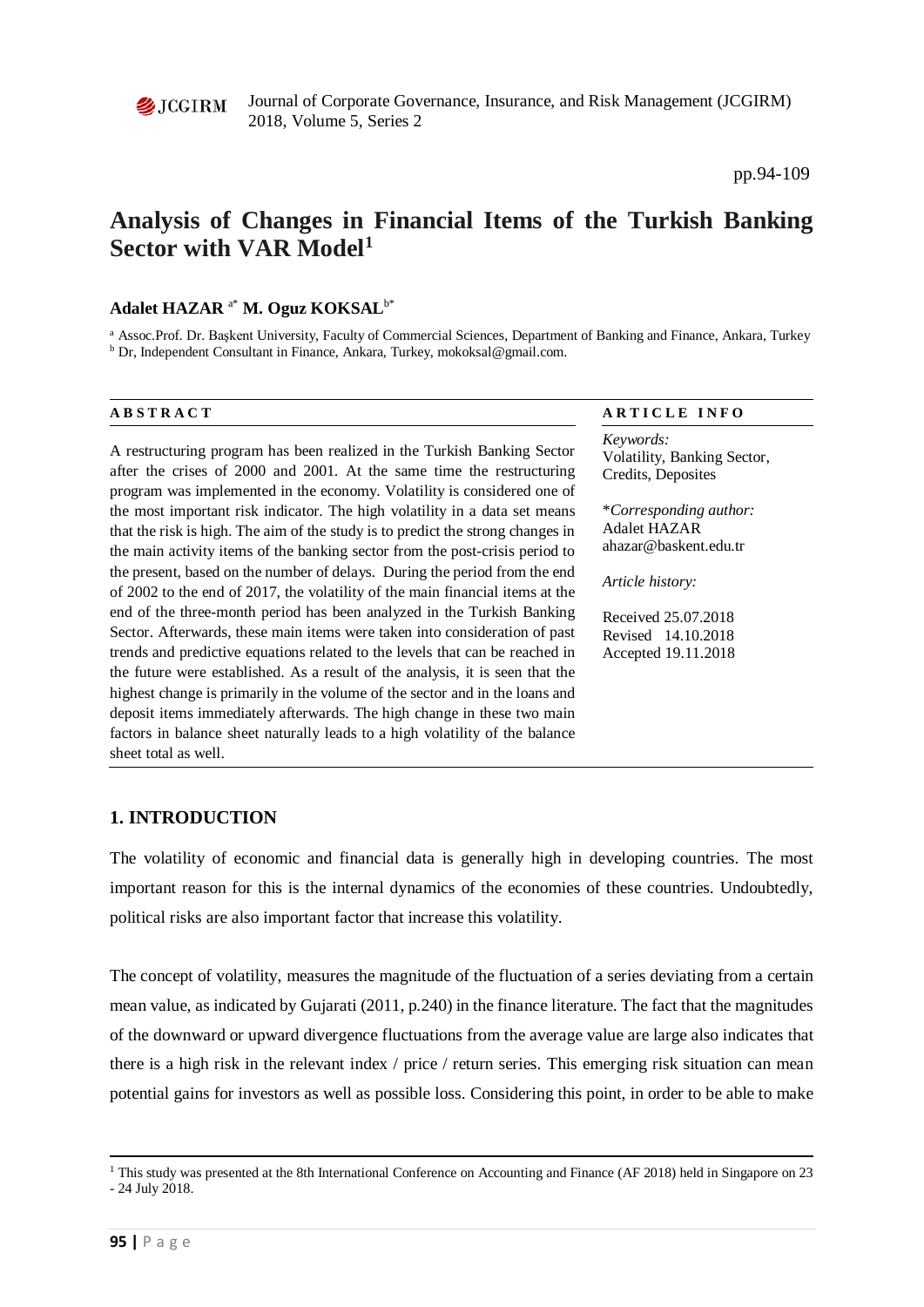effective investment decisions in volatile markets, as mentioned by Yalama (2008, p.45) and Şahin (2015, p.108), firstly the volatility of these markets needs to be modelled.

Transition to liberalization after 1980 primarily showed its impact in the banking sector. Pricing, risk premium and volatility concepts have come to the forefront as a result of financial liberalization, the acceleration and globalization of fund flows, the changing competition structure and the use of complex financial products (structured products, synthetic derivatives etc.) and technologies.

Turkish Banking Sector has undergone significant changes in the last 25 years. These changes are based on technology from one side and new products from the other. The internal dynamics of Turkey's economy with various risks in terms of macroeconomic indicators is very sensitive. This sensitivity is naturally reflected in the sectors within the economy as well

A possible negativity in the Turkish Banking Sector, which is at the focus of the economy, affects the whole economy in a short time. In order to be prepared for such situations, it is vital that the banking sector tries to anticipate all kinds of risks and apply a good risk management policy. With this perspective, which is the focus of the study, one of the main objectives of the study is to predict the most sensitive financial items of Turkish banks to market developments and to make recommendations regarding them.

#### **2. LITERATURE**

There are few studies on the subject in the literature. These studies are listed below. There are also relatively close studies such as those by Rekik et al. (2018), Goddard et al. (2004), and Witowschi et al. (2016).

Moshirian and Wu (2009) investigated whether there is volatility in the banking sector. In the study, analysis of 18 developed and 18 developing country market data was performed by using the public market information of banks. It has been determined that the volatility in the banking sector performs well in predicting systemic banking crises for developed markets, but fails for emerging markets. This suggests that the effect of market forces on the soundness of the banking system may be different for developed and emerging markets. In addition, it is seen in the study that macroeconomic and banking risk management indicators have different effects on the probability of a banking crisis.

In the study conducted by Moshirian and Wu (2012), using dynamic panel forecasting techniques for 36 markets, the relationship between volatility in the banking sector and future economic growth is investigated. In the study examining the relationship between finance and growth from the perspective of an asset pricing theory, a positive relationship was determined between bank stock returns and future economic growth. On the other hand, a negative connection was observed between the volatility in the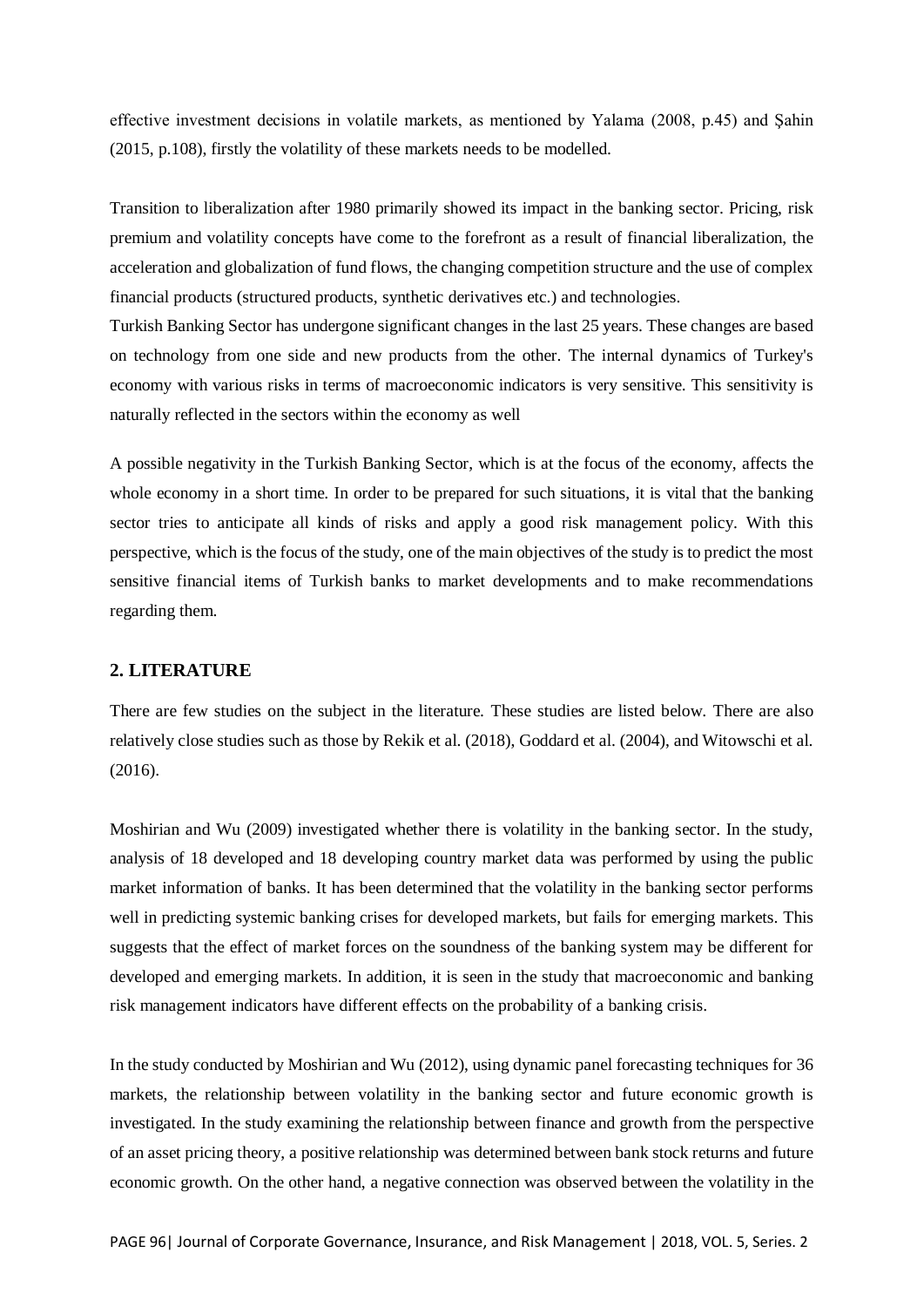banking sector and future economic growth. The reason for this is, state ownership of banks, enforcement of insider trading law, systemic banking crises and the bank accounting disclosure standards.

In the article prepared by Fernández A.I. et al(2016), the impact of the stability of banking on industrial value added volatility was analyzed using data from 110 countries. According to the results, banking stability reduces the value added volatility in countries with developed financial and institutional systems and in sectors with greater external financial dependence. In addition, banking stability helps reduce economic volatility in countries with less competition for the bank market.

In the study of Pholphirul (2008), a time series study was conducted in Thailand to investigate the causal links of financial instability and different sources of macroeconomic volatility. The results show that financial instability and the probability of a banking crisis are mostly affected by the volatility in trade deficit and less affected by price-related volatility. In addition, variables related to financial system development appear to be important factors in ensuring the stability of the financial sector. The estimated coefficients also show that financial system development helps balance growth volatility and reduce the likelihood of economic recession.

Huang et al. (2014) examined whether the banking structure has an impact on industrial growth volatility. The results of the study showed that the bank concentration increased the industrial growth volatility, but reduced the volatility in the sectors that need higher external liquidity. Various sensitivity checks show that the findings in the study remain for different model characteristics, banking market structure measurements, liquidity need indicators and neglected variables.

### **3. DATA AND METHODOLOGY**

In the analysis, some financial data related to the quarterly turnover between December 2002 and December 2017 of the Turkish Banking Sector were used. The main purpose is to predict which of the items in the financial statements of banks can be a leading risk indicator. Thus, bank managements will pay special attention to the planning and management of these items. Because balance sheet management is easier when the markets do not have problems. The important thing for bank management is to create a financial structure that can adapt to changes in the rapidly changing market environment.

When the data to be included in the analysis are determined, it has been noted that these data are likely to react to changes in the market in a short time, to continuously protect the on-balance-sheet significance and to be indicators that are included in the main activity areas.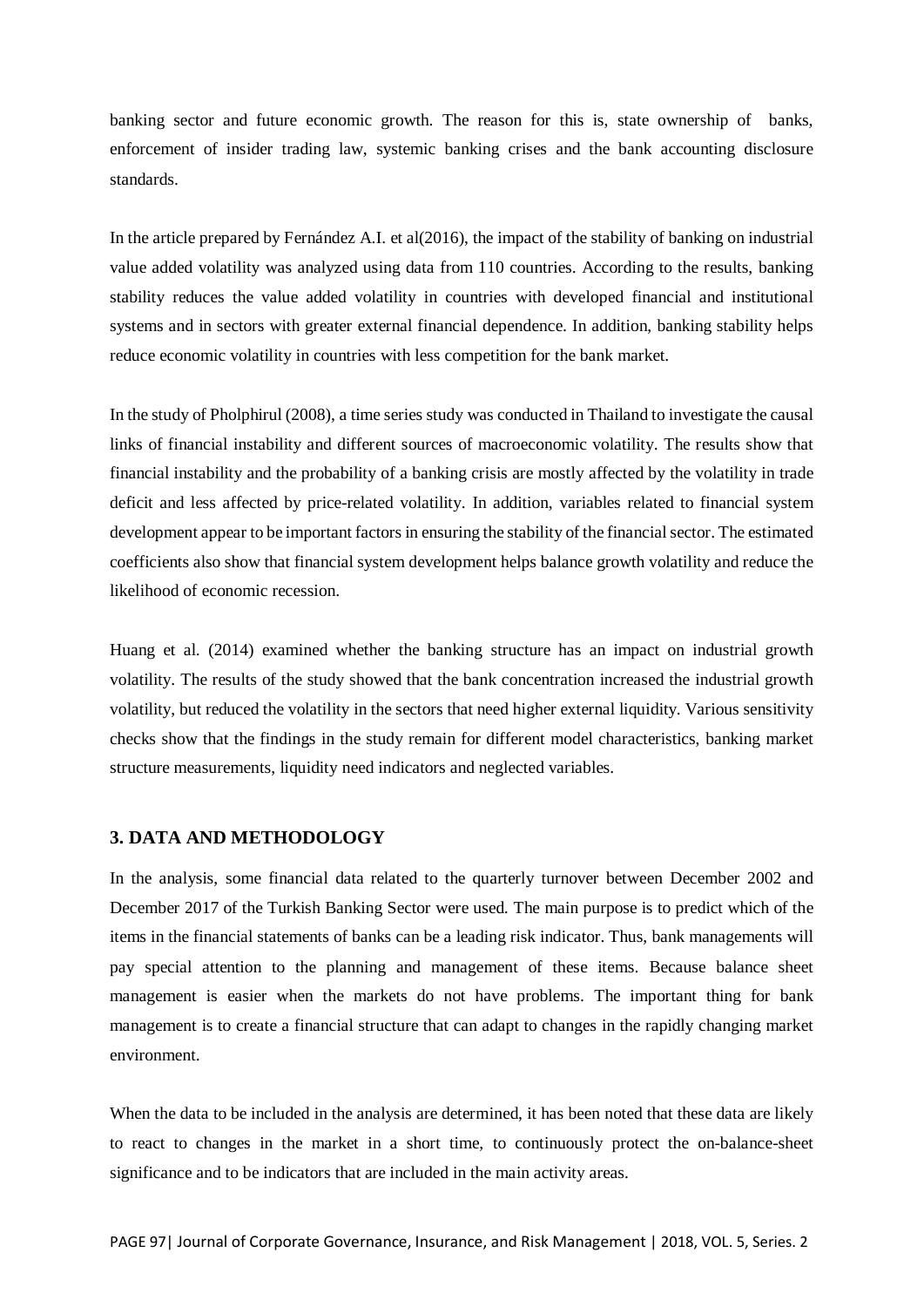Among the assets and liabilities balance sheet items, the main items included in the analysis are; liquid assets, financial assets held for trading, financial assets available for sale, investments held to maturity, loans, loans under follow-up (gross), deposits, funds borrowed, money market takings. The data used in the analysis are taken from the Banks Association of Turkey statistical data section of the web page.

The VAR model was used in the analysis. VAR (Vector Autoregressive) model, Sims (1980) was developed and adopted without being subject to discrimination of all inner variables autoregressive model. According to Cooley and LeRoy (1985), VAR models are reduced form models and are a simple tool that summarizes the dynamic properties of the data.

VAR models are often preferred in terms of time series since dynamic relations can be given without any restrictions on the structural model.

In addition, the inclusion of lagged values of dependent variables in the VAR model makes it possible to make strong predictions for the future.

In the model, a common delay length is first determined for all variables. The variables are respectively taken as the dependent variable and the delayed values of its and other variables are regressed by taking the argument.

$$
\begin{bmatrix} X_{t} \\ Y_{t} \\ C_{t} \\ RM_{t} \end{bmatrix} = A_{0} + A_{1} \begin{bmatrix} X_{t-1} \\ Y_{t-1} \\ C_{t-1} \\ RM_{t-1} \end{bmatrix} + A_{2} \begin{bmatrix} X_{t-2} \\ Y_{t-2} \\ C_{t-2} \\ RM_{t-2} \end{bmatrix} + ... + A_{m} \begin{bmatrix} X_{t-m} \\ Y_{t-m} \\ C_{t-m} \\ RM_{t-m} \end{bmatrix} + \begin{bmatrix} \mu_{11} \\ \mu_{21} \\ \mu_{31} \\ \mu_{41} \end{bmatrix}
$$
(1)  

$$
\begin{bmatrix} X_{t} \\ M_{t} \end{bmatrix} = A_{0} + A_{1} \begin{bmatrix} X_{t-1} \\ M_{t-1} \end{bmatrix} + A_{2} \begin{bmatrix} X_{t-2} \\ M_{t-2} \end{bmatrix} + ... + A_{m} \begin{bmatrix} X_{t-5} \\ M_{t-5} \end{bmatrix} + \begin{bmatrix} \mu_{11} \\ \mu_{21} \end{bmatrix}
$$
(2)

In equations, t period,  $A_0$  constant term vector, coefficient vectors of  $A_i$  variables, and  $\mu$ <sub>it</sub> random error terms that match the classical EKK assumptions. In the VAR equation, the standard F test or the Wald  $\chi^2$  square test can be used in determining the causality relationships between the variables. If the VAR system is not stationary, some results such as impact response standard errors will be invalid.

### **4. ANALYSIS RESULTS**

In the first stage, descriptive static statics of the data were examined. Detailed information on descriptive statistics can be found in annex 3a and annex 3b. In the 15-year period, the Akaike information criterion reached as the result of the analysis was looked at in order to be able to select the ones with the equilibrium estimating the highest change from the main balance sheet items.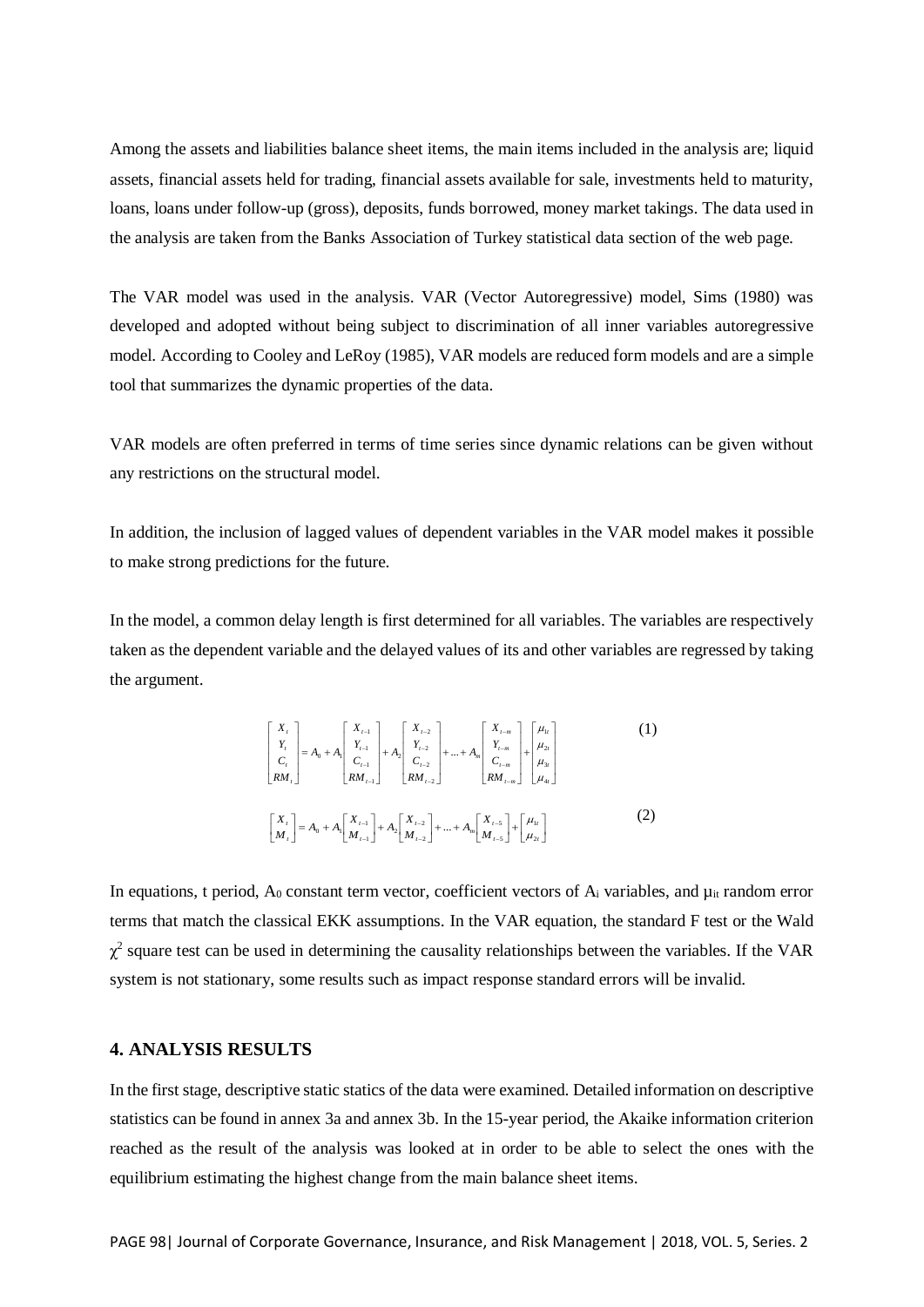In the table 1, there are sequential balance sheet items from the highest coefficient to the lowest coefficient. According to Akaike AIC Ratings results, it is seen that liabilities, loans and deposits have the highest coefficient, while non-performing receivables have the lowest coefficient.

| <b>Rank</b>    | <b>Item</b>                         | <b>Akaike AIC</b> |
|----------------|-------------------------------------|-------------------|
|                | Liabilities                         | 23,48048          |
| 2              | Loans                               | 22,38437          |
| 3              | Deposits                            | 22,36932          |
| $\overline{4}$ | <b>Liquid Assets</b>                | 21,63020          |
| 5              | <b>Funds Borrowed</b>               | 21,10757          |
| 6              | <b>Investments Held To Maturity</b> | 20,88513          |
|                | Financial Assets Available For Sale | 20,82383          |
| 8              | <b>Money Market Takings</b>         | 20,66901          |
| 9              | Financial Assets Held For Trading   | 18,97349          |
| 10             | Loans Under Follow-Up               | 16,46206          |

|  |  |  |  | <b>Table 1.</b> Akaike AIC Ratings |
|--|--|--|--|------------------------------------|
|--|--|--|--|------------------------------------|

The progress of the share of loans and deposits in the balance sheet over the years in the banking sector is shown in the chart below. As can be seen below, the share of loans in assets and deposits in liabilities is high. During the period, while the share of loans in assets increased, the share of deposits in liabilities decreased slightly.



**Figure 1.** Development of Balance Sheet Share of Loans and Deposits

A test was made to see whether the data are stable or not. As a result of the Spectral Estimation Bartlett Kernel Method and Dicky Fuller and Philip Perron stationarity tests, the data were determined to be stationary ( $p < 0.01$ ).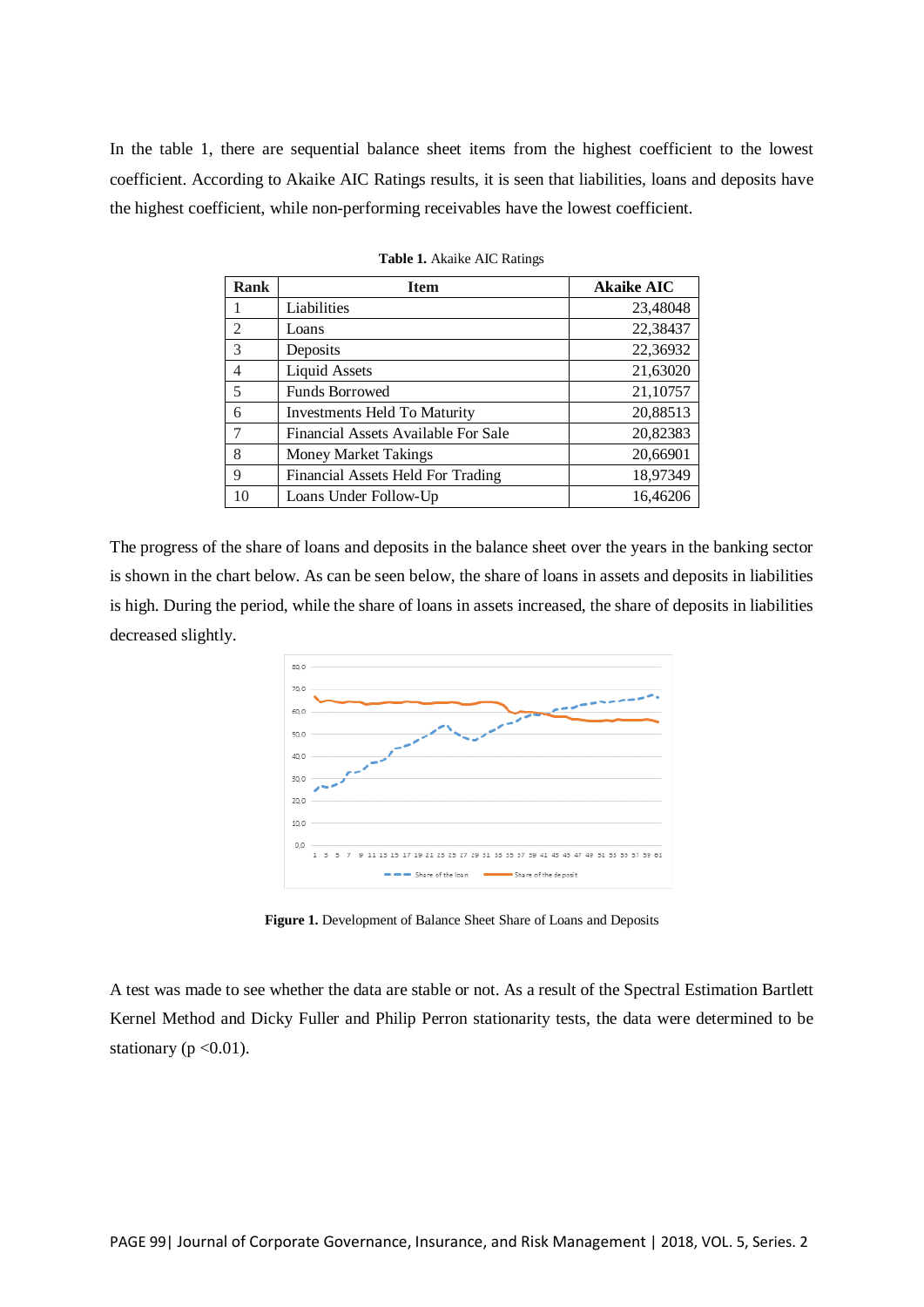**Table 2.** Stationarity Test Results (Equity, Credit Obtained, Trading Securities, Loans, Liquid Assets, Deposits, Liabilities, Interbank Money Market, Available-for-Sale Securities, Non-Performing Loans, Assets To Be Held To Maturity)

| <b>Method</b>                                                                                                                                | <b>Statistic</b>                                       | $Prob.**$ | Cross -<br>sections | <b>Obs</b> |  |  |  |  |  |  |
|----------------------------------------------------------------------------------------------------------------------------------------------|--------------------------------------------------------|-----------|---------------------|------------|--|--|--|--|--|--|
| Null: Unit root (assumes common unit root process)                                                                                           |                                                        |           |                     |            |  |  |  |  |  |  |
| Levin, Lin $&$ Chu t*                                                                                                                        | $-12.7903$                                             | 0.0000    | 11                  | 645        |  |  |  |  |  |  |
|                                                                                                                                              |                                                        |           |                     |            |  |  |  |  |  |  |
|                                                                                                                                              | Null: Unit root (assumes individual unit root process) |           |                     |            |  |  |  |  |  |  |
| Im, Pesaran and Shin W-stat                                                                                                                  | $-12.4385$                                             | 0.0000    | 11                  | 645        |  |  |  |  |  |  |
| ADF - Fisher Chi-square                                                                                                                      | 199.326                                                | 0.0000    | 11                  | 645        |  |  |  |  |  |  |
| PP - Fisher Chi-square                                                                                                                       | 239.100                                                | 0.0000    | 11                  | 649        |  |  |  |  |  |  |
| ** Probabilities for Fisher tests are computed using an asymptotic Chi<br>-square distribution. All other tests assume asymptotic normality. |                                                        |           |                     |            |  |  |  |  |  |  |

**AC PAC Q-Stat Prob** 1 0.425 0.425 11.375 0.001 2 0.368 0.229 20.081 0.000 3 0.301 0.106 25.982 0.000 0.290 0.107 31.575 0.000 0.308 0.130 37.989 0.000 6 0.263 0.045 42.746 0.000 0.298 0.110 48.978 0.000 0.380 0.203 59.288 0.000 0.218 -0.094 62.766 0.000 10 0.057 -0.241 63.004 0.000 11 0.150 0.068 64.717 0.000 12 0.251 0.195 69.585 0.000 13 0.117 -0.153 70.669 0.000 14 0.154 0.011 72.582 0.000 15 0.025 -0.123 72.633 0.000 16 -0.014 -0.193 72.649 0.000 17 0.023 0.076 72.696 0.000 18  $-0.018$  0.117 72.725 0.000 19 0.081 0.028 73.314 0.000 20 0.166 0.073 75.885 0.000 21 0.062 0.022 76.253 0.000 22  $-0.036$   $-0.133$   $76.381$   $0.000$ 23 -0.037 -0.008 76.522 0.000 24  $-0.121$   $-0.061$   $78.029$   $0.000$ 25  $-0.057$   $-0.057$  78.377 0.000 26  $-0.099$   $-0.157$  79.453  $0.000$ 27  $-0.032$   $0.110$   $79.571$   $0.000$ 28 0.038 0.126 79.736 0.000

**Table 3** : Autocorrelation and Partial Correlation Test Results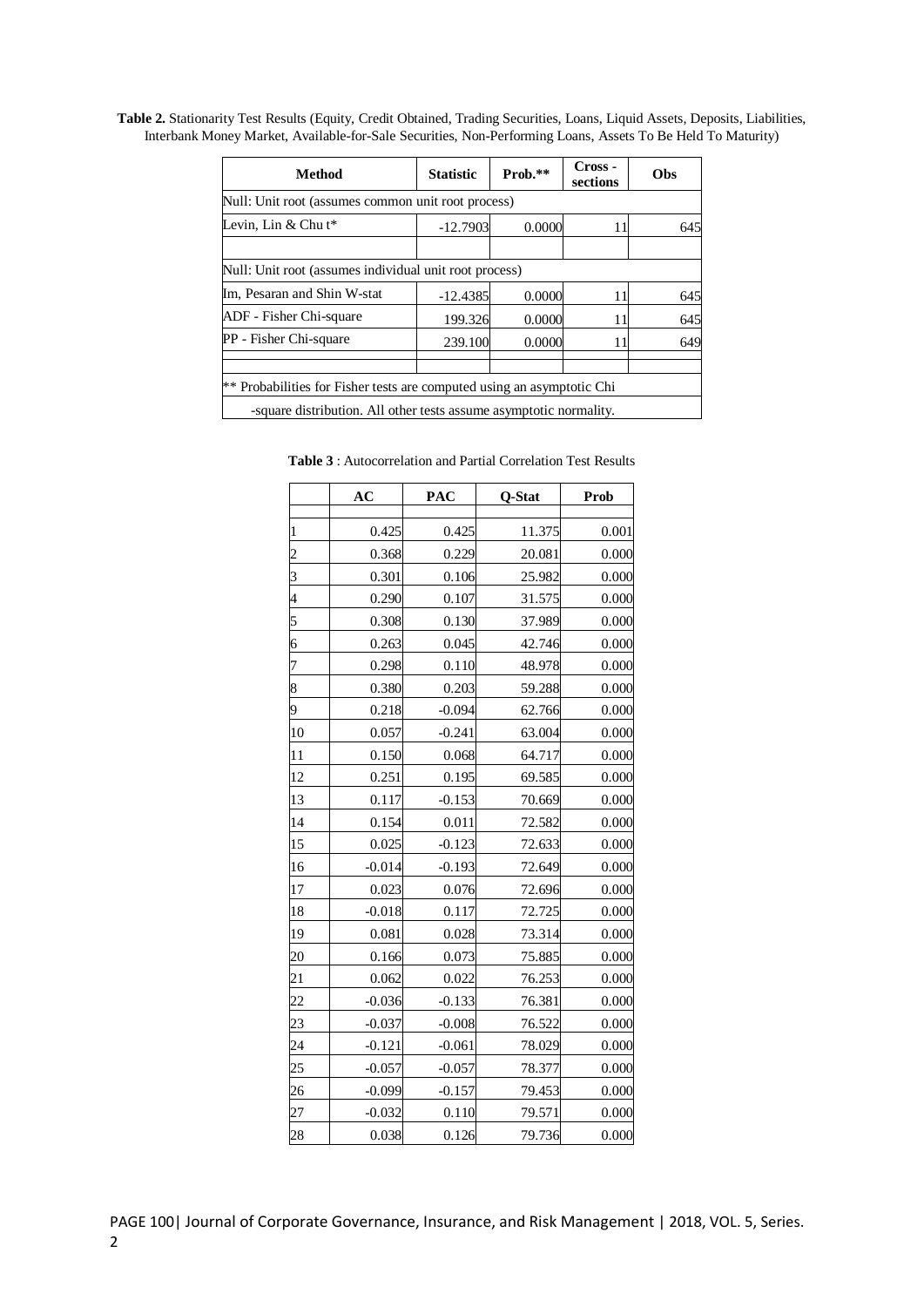As a result of autocorrelation and partial autocorrelation, no consecutive sequencing was found in the data. In this case, there is no white noise.

AR roots were examined to determine the stationarity of the VAR system and all VAR systems were determined to be stationary.

The delay length was determined to be 2 for each equation according to the AIC criterion.



**Figure 2.** Location of Inverse Roots of AR Characteristic Polynomial in Unit Circle

As can be seen from Fig. 1, none of the inverse roots of the AR characteristic polynomial lies outside the unit circle, confirming that the established VAR system has a stable structure. In addition, normality, autocorrelation and variance tests were performed for the error terms of the VAR model. For normality, the JB statistic was calculated to be 6.174 (p-value: 0.412), with the error terms having normal distribution and the null hypothesis being accepted at the 5% significance level. The LM statistic for testing the presence of autocorrelation was set at 11.547 (p-value: 0.134), and the autocorrelation null hypothesis between error terms was accepted at a 5% significance level. Finally, in order to test for the presence of variant variance, the null hypothesis was accepted at a significance level of 5% and the variance between the error terms was obtained as 31.845 (p-value: 0.697). These results show that the VAR model provides the necessary assumptions.

Coefficients and decision criteria of models are detailed in the appendix 1. According to the analysis results in the table 4, the explanatory power of the findings is very high  $(R^2)$ .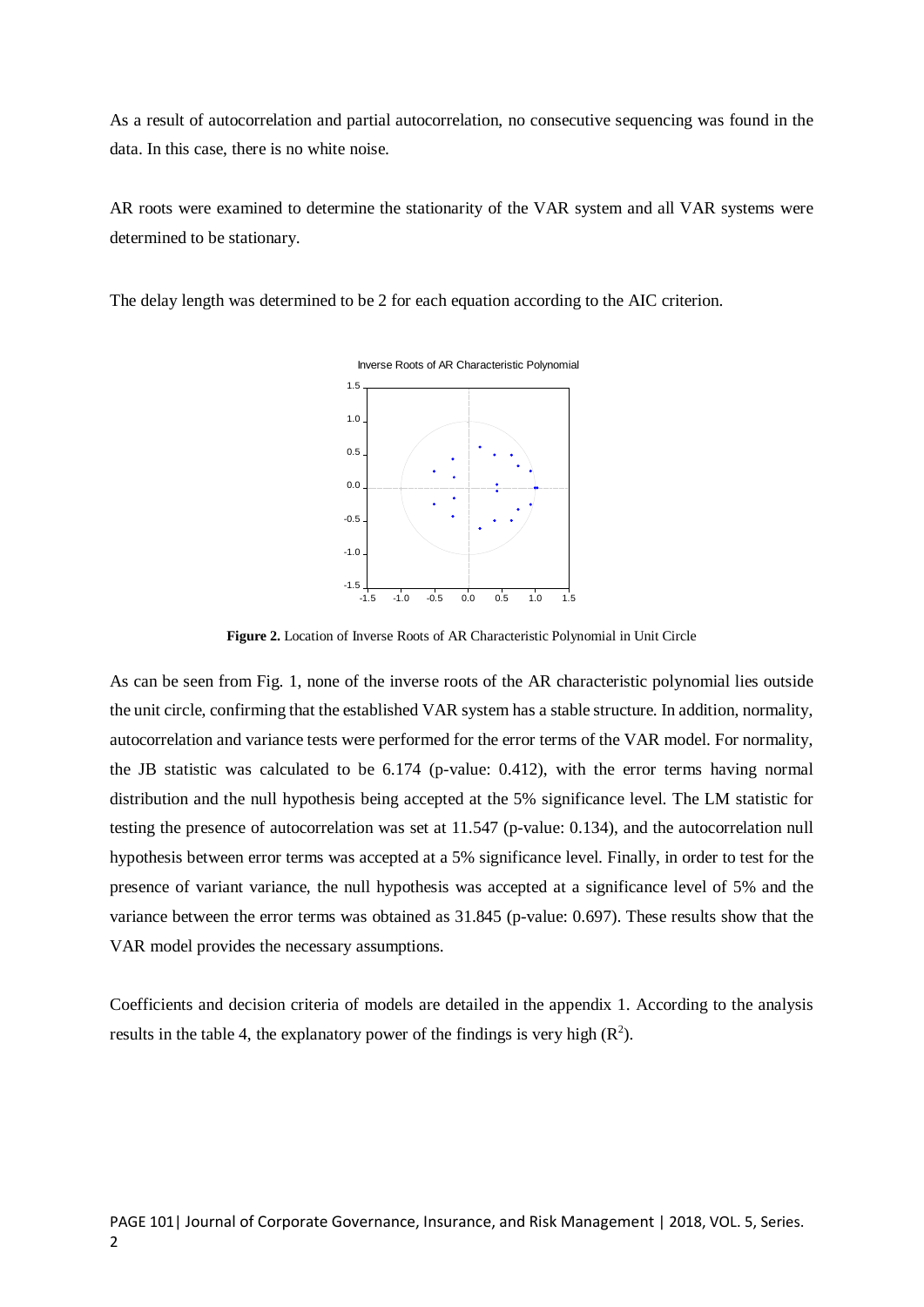|                                     | <b>R-squared</b> |
|-------------------------------------|------------------|
| <b>Funds Borrowed</b>               | 0,996556         |
| Financial Assets Held For Trading   | 0,886830         |
| Loans                               | 0,999531         |
| <b>Liquid Assets</b>                | 0,995327         |
| Deposits                            | 0,999227         |
| Liabilities                         | 0,999305         |
| <b>Money Market Takings</b>         | 0,992092         |
| Financial Assets Available For Sale | 0,994096         |
| Loans Under Follow-Up               | 0,998371         |
| <b>Investments Held To Maturity</b> | 0,951146         |

**Table 4:** Explanation ratio of models according to dependent variables.

When the coefficient of determination is considered, it is seen that the dependent variable is the highest credit. However, when loans are dependent variables in liquid assets, deposits, liabilities, PP borrows, treasury repos, and follow-up variables,  $R^2$  values are very close to each other.

The estimation equations obtained as a result of the 2-period delayed Var analysis according to the dependent variables are given in appendix 2.

## **5. DISCUSSION AND CONCLUSIONS**

The banking sector is one of the sectors most affected by economic dynamics. Considering that the other financial institutions outside the banks are not very developed, understanding and following the internal dynamics of the banking sector is important for future projections.

In this context, it is predicted that the highest variability will be in the main volume (in the passive sum) when the estimation of long-term changes in banking sector balance sheet items is examined. The reason for using the VAR analysis method in the study is that the lagged values of the dependent variables in VAR models make it possible to make strong predictions for the future (Kumar, Leona, Gasking, 1995: 365).

The beginning of the analysis period is the years of emergence from the domestic crisis and the share of the loans in the balance sheet increases and the share of the deposits decreases in the following periods. By the end of 2011 and the beginning of 2012, when the impact of the global crisis began to slow down, deposits on the resource side continued to decline, as will be seen in the chart. In particular, it can be said that the increase in foreign borrowing facilities of banks is one of the main factor. In this framework, while the loans moved upwards from one side, the deposit moved downward from the other side. However, in this trend, volatility of both is considerably higher than the other main items. This indicator shows that banks have high risks in credit and deposit items. Then, the high volatility in liquid assets can be attributed to the high volatility in the market. Because the cost of being liquid is important. It can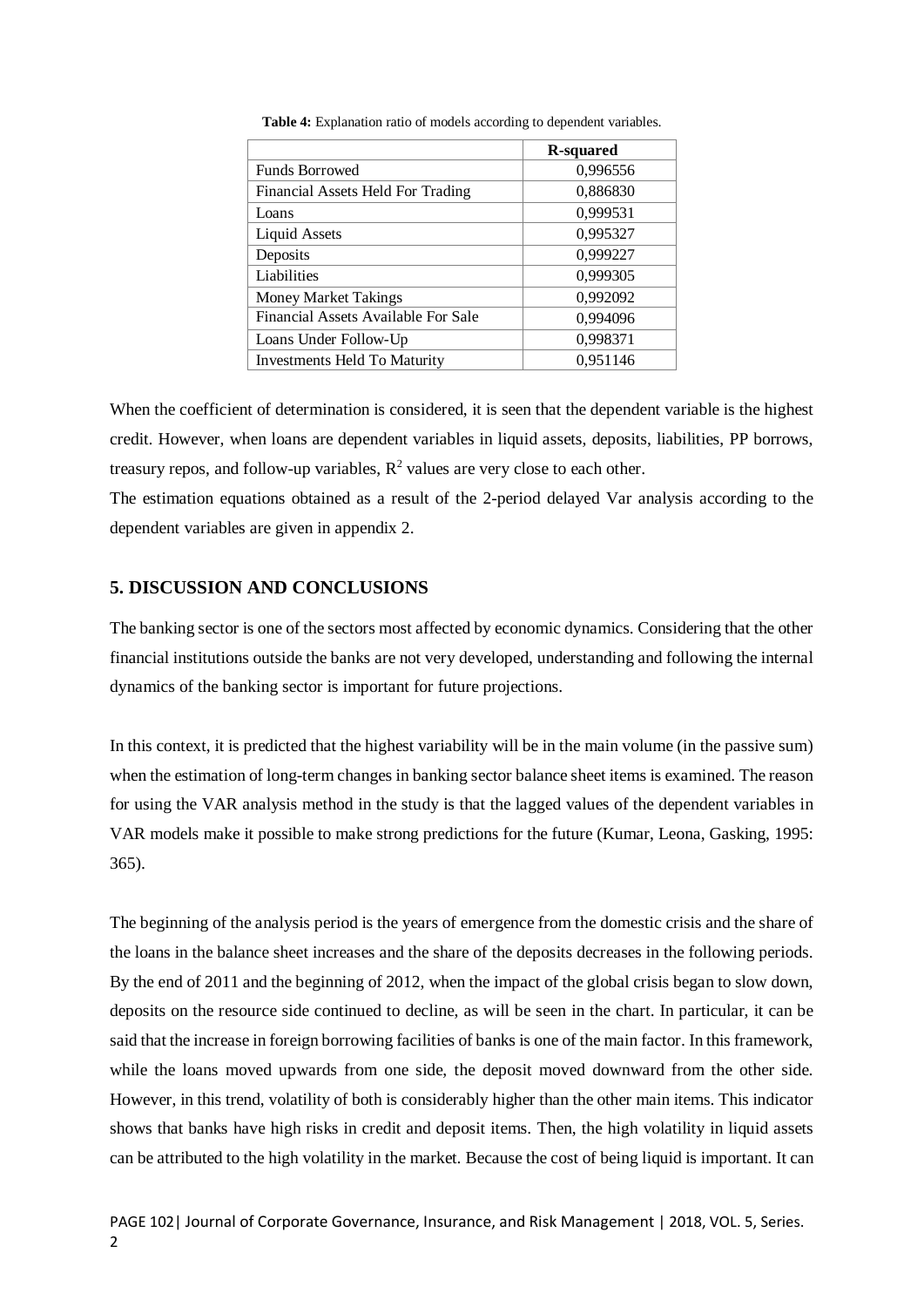be said that the banks are changing their policies in this item in short intervals considering the market conditions.

The data obtained as a result of the analysis gives important clues for the Turkish Banking Sector. Because, a significant portion of the resources in the Turkish Banking Sector consists of the deposit item. On the asset side, the biggest share belongs to the loans item. In the analysis, since it is determined that the biggest change is in these two items, it is stated that banks should give more importance to credit and deposit management in terms of risk. Because, on the passive side, there is no other foreign resource that can be an alternative to deposit. On the asset side, the strongest item is loans. At the same time, the determination of liquid assets as another item with high volatility gives an important clue for banks. Indeed, when the market in balance deteriorated in Turkey, the first negative developments are taking place in the liquidity side.

In the light of all these data, it is important for Turkish banks to give more importance to diversification in terms of resources and assets and to develop alternative balance sheet items in terms of continuity and risk management. In future studies, systematic and non-systematic risks leading to this volatility in credit and deposit can be analyzed.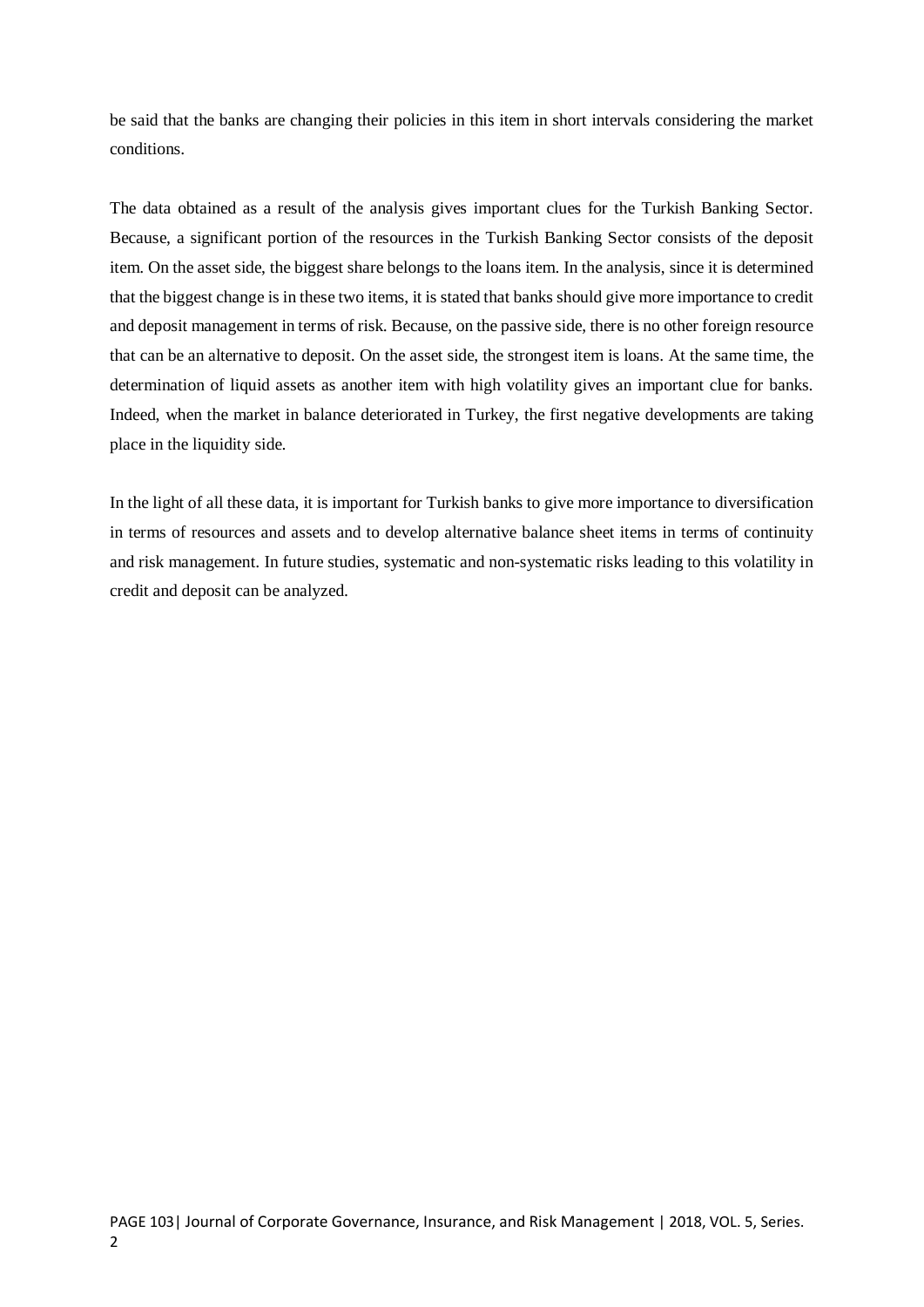### **REFERENCES**

T. Cooley and S. LeRoy, "Atheoretical macroeconometrics", Journal of Monetary Economics, Vol 16, 1985, 283-308.

A.I. [Fernández,](https://www.sciencedirect.com/science/article/abs/pii/S1572308916000061#!) F. [González,](https://www.sciencedirect.com/science/article/abs/pii/S1572308916000061#!) N. [Suárez,](https://www.sciencedirect.com/science/article/abs/pii/S1572308916000061#!) "Banking stability, competition, and economic volatility, [journal of financial stability"](https://www.sciencedirect.com/science/journal/15723089), 2016, [Volume 22,](https://www.sciencedirect.com/science/journal/15723089/22/supp/C) February 2016, 101-120.

J. Goddard, P. Molyneux and J. O. S., "The profitability of european banks: A cross-sectional and dynamic panel analysis", The Manchester School, Vol 72 No. 3, 2004, 363-381.

D. Gujarati, Econometrics by Example, Palgrave Macmillan, 2011.

H. [Huang,](https://www.sciencedirect.com/science/article/abs/pii/S0927539814000024#!) W.S. [Fang,](https://www.sciencedirect.com/science/article/abs/pii/S0927539814000024#!) S.M. [Miller,](https://www.sciencedirect.com/science/article/abs/pii/S0927539814000024#!) "Banking market structure, liquidity needs, and industrial growth volatility", [Journal of Empirical Finance,](https://www.sciencedirect.com/science/journal/09275398)[Volume 26,](https://www.sciencedirect.com/science/journal/09275398/26/supp/C) March 2014, 1-12.

V. Kumar vd. (1995), "Aggregate and Disaggregate Sector Forecasting Using Consumer Confidence Measures," International Journal of Forecasting Elsevier, 11(3), 361-377.

F. [Moshirian and](https://www.sciencedirect.com/science/article/abs/pii/S1042443108000085#!) O[.Wu,](https://www.sciencedirect.com/science/article/abs/pii/S1042443108000085#!) "Banking industry volatility and banking crises", [Journal of International](https://www.sciencedirect.com/science/journal/10424431)  [Financial Markets, Institutions and Money,](https://www.sciencedirect.com/science/journal/10424431)[Volume 19, Issue 2,](https://www.sciencedirect.com/science/journal/10424431/19/2) April 2009, Pages 351-370.

F. [Moshirian and](https://www.sciencedirect.com/science/article/abs/pii/S1042443108000085#!) O[.Wu,](https://www.sciencedirect.com/science/article/abs/pii/S1042443108000085#!) "Banking industry volatility and economic growth", [Research in International](https://www.sciencedirect.com/science/journal/02755319)  [Business and Finance,](https://www.sciencedirect.com/science/journal/02755319) [Volume 26, Issue 3,](https://www.sciencedirect.com/science/journal/02755319/26/3) August 2012, Pages 428-442.

P.Pholphirul, "Financial instability, banking crisis, and growth volatility in Thailand: an investigation of bi-directional relationship", International Journal of Business and Management, [Volume 3,](https://www.sciencedirect.com/science/journal/15723089/22/supp/C) June, 2008, Pages 98-110.

M. Rekik and M. Kalai "Determinants of banks' profitability and efficiency: empirical evidence from a sample of banking systems", Journal of Banking and Financial Economics 1(9)2018, 5–23, 2018.

O. Sahin, M. A. Oncu, and S. Sakarya, Comparative analysis of BİST-100 and corporate governance index volatility. C.U. Journal of Economics and Administrative Sciences, 16(2), 107-126, 2015.

A.Yalama, Analysis and volatility interaction of world stock exchange and ISE, Doctoral Thesis, Anadolu University Social Sciences Institute, Eskisehir, 2008.

PAGE 104| Journal of Corporate Governance, Insurance, and Risk Management | 2018, VOL. 5, Series.  $\overline{2}$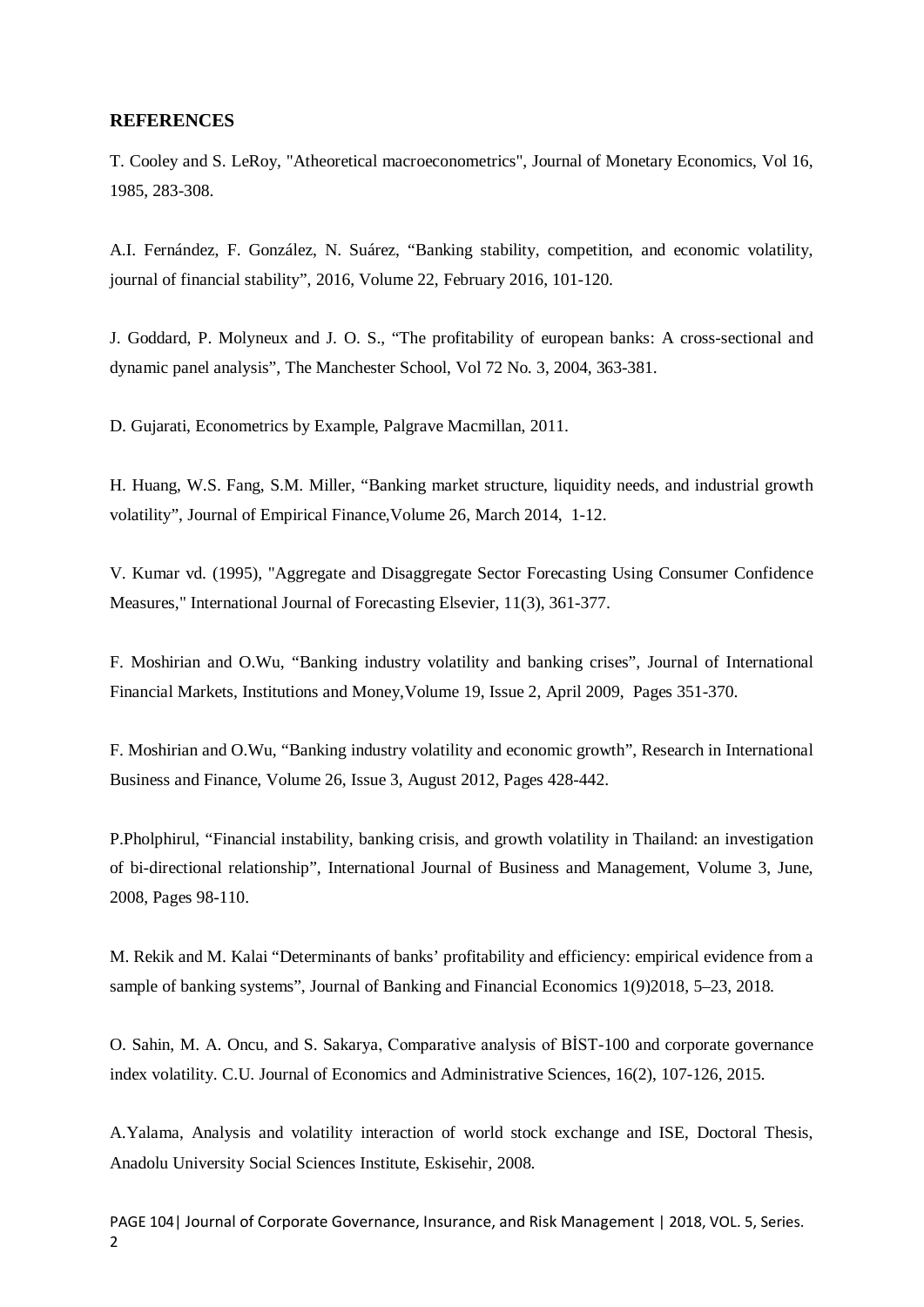I.R. B. Witowschi and F. A. Luca, "Bank capital, risk and performance in european banking. a case study on seven banking sectors", [Prague Economic Papers Vol.](https://www.vse.cz/pep/cislo.php?lang=en&cislo=2&rocnik=2016) 25 No. 2, 2016.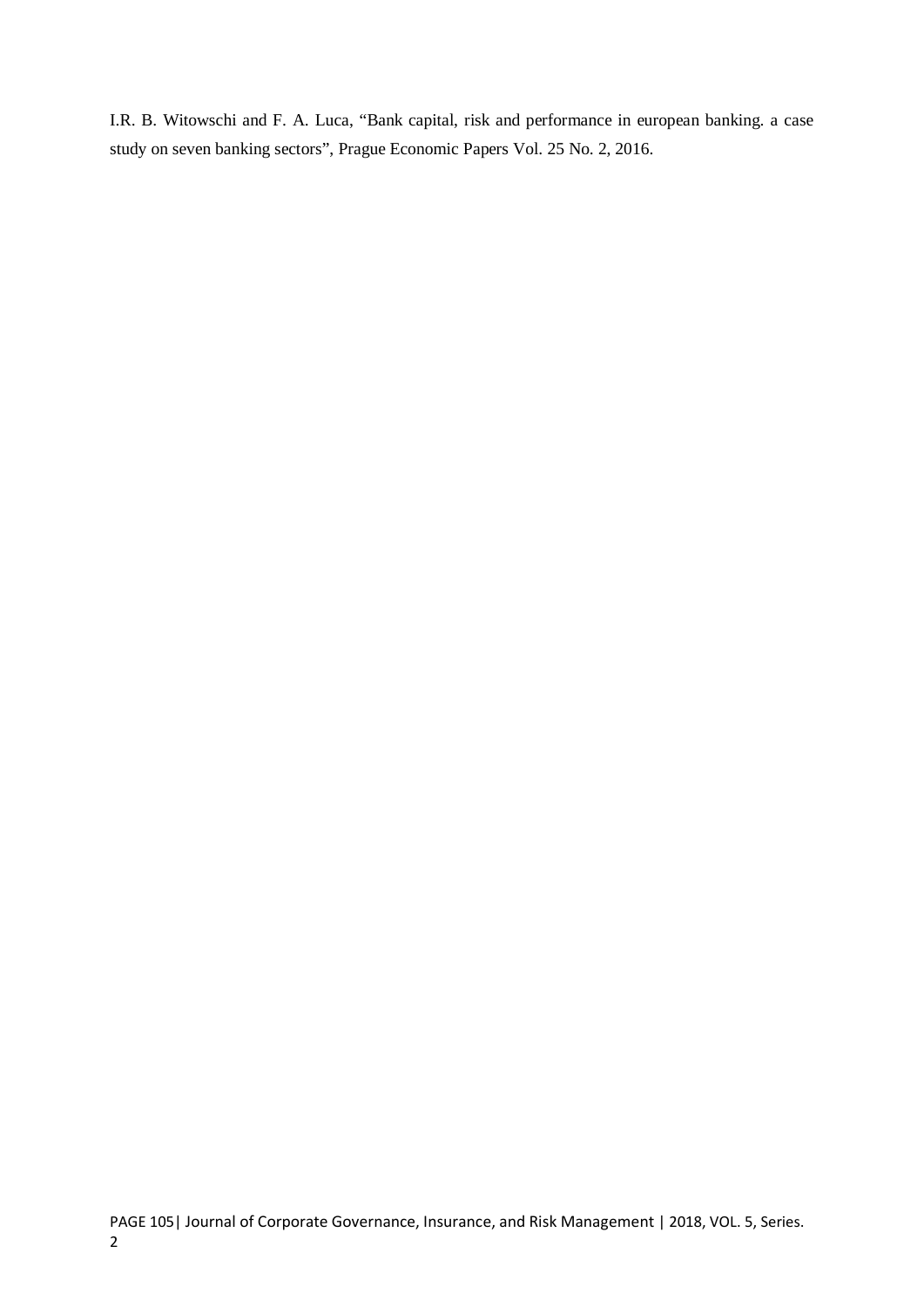| <b>Dependent Values</b>   |                                                        |                          |                                            |           |                         |                 |                    |                                   |                                                                   |                                 |                                                  |
|---------------------------|--------------------------------------------------------|--------------------------|--------------------------------------------|-----------|-------------------------|-----------------|--------------------|-----------------------------------|-------------------------------------------------------------------|---------------------------------|--------------------------------------------------|
|                           |                                                        | Funds<br><b>Borrowed</b> | Financial<br>assets<br>held for<br>trading | Loans     | Liquid<br><b>Assets</b> | <b>Deposits</b> | <b>Liabilities</b> | Money<br>Market<br><b>Takings</b> | <b>Financial</b><br><b>Assets</b><br><b>Available</b><br>for Sale | Loans<br>under<br>follow-<br>up | <b>Investments</b><br>held to<br><b>Maturity</b> |
|                           | Funds<br>Borrowed<br>$(-1)$                            | 1.175971                 | 0,317776                                   | $-0,0965$ | 0,326744                | 0,009027        | 0,796255           | 0,194569                          | 0,003776                                                          | 0,002122                        | $-0.1825$                                        |
|                           | Funds<br>Borrowed (-<br>2)                             | $-0,7602$                | $-0,3601$                                  | $-0,7019$ | $-0,5796$               | $-0,2927$       | -2168307           | $-0,5428$                         | $-0,0416$                                                         | 0,007616                        | 0,119021                                         |
|                           | Financial<br>assets held<br>for trading (-<br>1)       | -1383859                 | 0,119673                                   | $-0.9981$ | $-0,6966$               | $-1463527$      | $-2122593$         | 0,383185                          | 1,299568                                                          | $-0,0801$                       | $-1148497$                                       |
|                           | Financial<br>assets held<br>for trading (-<br>2)       | 0,047838                 | 0,226744                                   | 0,125028  | 0,175015                | 0,818513        | 0,468085           | $-0,4073$                         | $-0,4683$                                                         | $-0,0789$                       | 0,052945                                         |
|                           | Loans<br>$(-1)$                                        | 0,310934                 | 0,115825                                   | 2,253019  | 0,805244                | 1,742651        | 2,905987           | 0,050439                          | 0,238594                                                          | $-0,0020$                       | 0,097286                                         |
|                           | Loans<br>$(-2)$                                        | $-0,1340$                | 0,026809                                   | $-0,8426$ | $-0,2844$               | $-0,9861$       | $-1506695$         | $-0,2430$                         | $-0,3547$                                                         | $-0,0049$                       | $-0,1840$                                        |
|                           | Liquid<br>Assets<br>$(-1)$                             | $-0,1508$                | 0,017300                                   | 0,119772  | 0,808078                | $-0,1894$       | 0,272395           | 0,308530                          | 0,478964                                                          | $-0,0048$                       | $-0,4272$                                        |
|                           | Liquid<br>Assets<br>$(-2)$                             | $-0,2149$                | $-0,1459$                                  | $-0,4008$ | $-0,2573$               | $-0,0824$       | $-0,8001$          | $-0,1269$                         | $-0,3217$                                                         | $-0,0027$                       | 0,319163                                         |
|                           | Deposits<br>$(-1)$                                     | 0,333675                 | 0,102664                                   | $-0,5001$ | $-0,7565$               | 0,242950        | $-0,6426$          | $-0,1564$                         | $-0,1690$                                                         | $-0,0138$                       | 0,684264                                         |
|                           | Deposits<br>$(-2)$                                     | $-0,3585$                | $-0,1366$                                  | $-0,2946$ | 0,270514                | $-0,3332$       | $-0,6131$          | 0,250974                          | $-0,2610$                                                         | 0,022651                        | 0,145626                                         |
|                           | Liabilities (-<br>1)                                   | $-0,3631$                | $-0,2228$                                  | $-0,4584$ | $-0,1732$               | $-0,6132$       | $-0,7213$          | $-0,0176$                         | $-0,2058$                                                         | 0,012041                        | $-0,1968$                                        |
|                           | Liabilities (-<br>2)                                   | 0,376850                 | 0,145256                                   | 0,690284  | 0,156955                | 0,599243        | 1,578752           | 0,236806                          | 0,535142                                                          | $-0,0084$                       | $-0,1597$                                        |
| <b>Independent Values</b> | Money<br>Market<br><b>Takings</b><br>$(-1)$            | 0,496426                 | 0,276330                                   | 0,242451  | $-0,1316$               | 0,474375        | 0,758289           | 0,409252                          | $-0,3363$                                                         | $-0,0255$                       | 0,535056                                         |
|                           | Money<br>Market<br>Takings<br>$(-2)$                   | $-0,2328$                | $-0,0977$                                  | $-0,6191$ | $-0,1189$               | $-0,5119$       | $-1279024$         | $-0,3204$                         | $-0,1998$                                                         | 0,047083                        | 0,067360                                         |
|                           | Financial<br>Assets<br>Available<br>for Sale<br>$(-1)$ | $-0,2456$                | $-0,0492$                                  | 0,197602  | 0,088352                | 0,243896        | 0,166757           | $-0,3446$                         | 1,211385                                                          | $-0,0315$                       | $-0,6109$                                        |
|                           | Financial<br>Assets<br>Available<br>for Sale<br>$(-2)$ | 0,032343                 | 0,026129                                   | 0,264370  | 0,237935                | 0,558878        | 0,603628           | 0,124934                          | $-0,1100$                                                         | 0,001797                        | 0,046180                                         |
|                           | Loans under<br>follow-up<br>$(-1)$                     | 2,737521                 | 0,117264                                   | 7,738944  | 2,506383                | 13,01593        | 15,01524           | $-4144617$                        | 1,064896                                                          | 0,996806                        | 2,729074                                         |
|                           | Loans under<br>follow-up $(-2)$                        | $-1653129$               | 0,632736                                   | -4325409  | -2358870                | -9127438        | $-1075002$         | 2,839807                          | $-1867034$                                                        | $-0,0551$                       | $-2545191$                                       |
|                           | Investments<br>held to<br>Maturity<br>$(-1)$           | $-0,5479$                | $-0,1191$                                  | $-0,1758$ | 0,217573                | 0,289912        | 0,042166           | $-0,1081$                         | 0,391459                                                          | 0,001170                        | 0,363496                                         |
|                           | Investments<br>held to<br>Maturity<br>$(-2)$           | 0,307059                 | 0,147537                                   | 0,319538  | 0,200674                | 0,396182        | 0,938246           | 0,128928                          | 0,129680                                                          | $-0,0193$                       | $-0,0352$                                        |
|                           | $\mathbf C$                                            | 52350,94                 | 25945,13                                   | 51894,28  | 47913,10                | 77090,48        | 143339,4           | 23677,74                          | $-35155,04$                                                       | 3778,443                        | 34529,53                                         |
| $\Box$                    | R-squared                                              | 0,996556                 | 0,886830                                   | 0,999531  | 0,995327                | 0,999227        | 0,999305           | 0,992092                          | 0,994096                                                          | 0,998371                        | 0,951146                                         |

Appendix1. Coefficients and decision criteria of models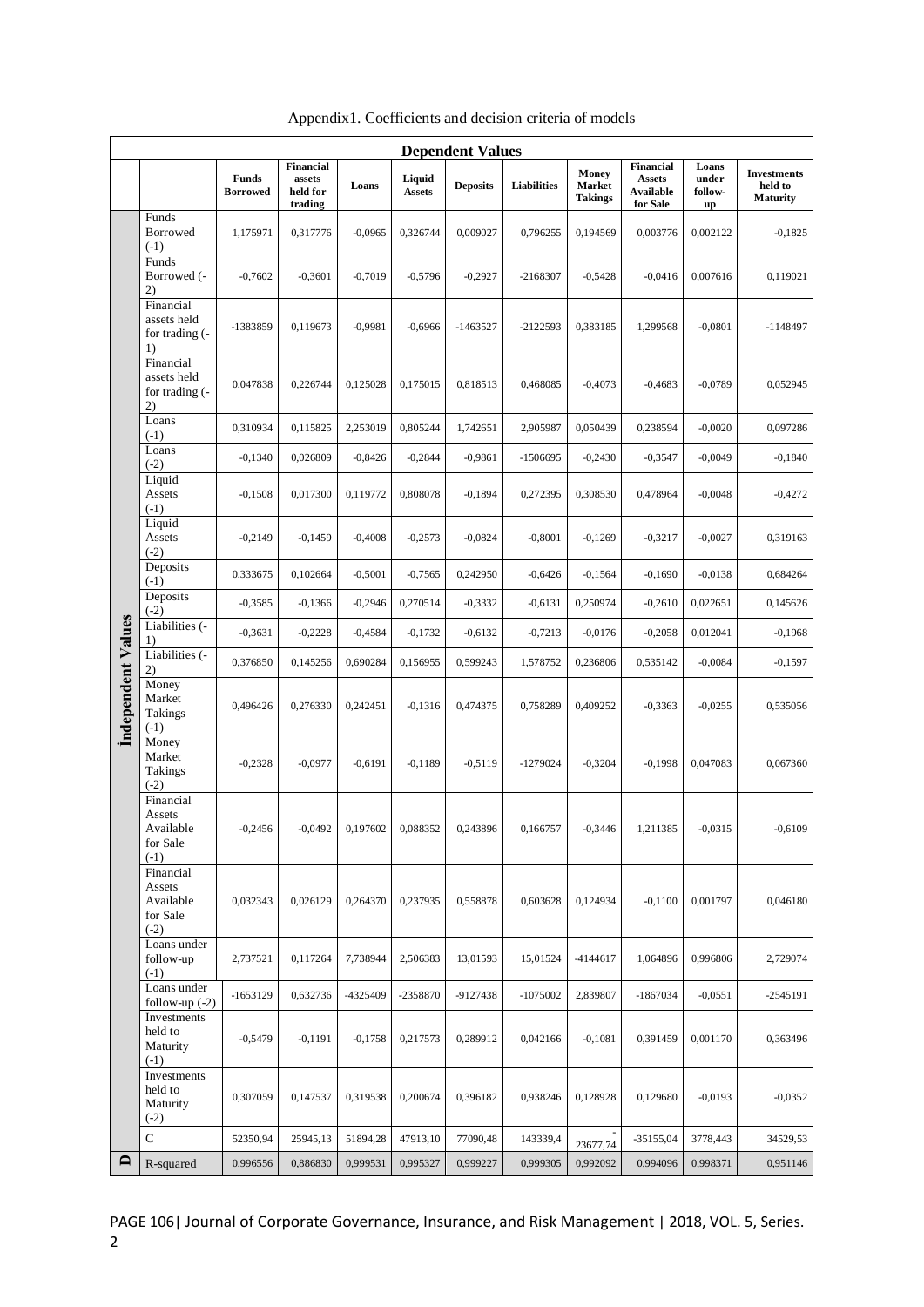| Adj. R-<br>squared | 0.994743     | 0,827267     | 0,999284     | 0.992867     | 0.998820     | 0.998939     | 0.987930     | 0.990989     | 0.997513  | 0,925433     |
|--------------------|--------------|--------------|--------------|--------------|--------------|--------------|--------------|--------------|-----------|--------------|
| Sum sq.<br>resids  | $2.49E + 09$ | $2.95E+08$   | $8.93E + 09$ | $4.20E + 09$ | $8.79E + 09$ | $2,67E+10$   | $1.61E + 09$ | $1.87E + 09$ | 23911269  | $1,99E+09$   |
| S.E. equation      | 8094.090     | 2784.578     | 15325.73     | 10511.30     | 15210.88     | 26511.84     | 6500.353     | 7023.517     | 793,2490  | 7242,120     |
| F-statistic        | 549,7894     | 14.88889     | 4048.511     | 404,6485     | 2456.273     | 2730.141     | 238,3725     | 319,9130     | 1164.297  | 36,99146     |
| Log<br>likelihood  | 6.016.733    | $-5.387.181$ | 6.393.388    | 6.170.910    | 6.388.950    | $-6.716.743$ | 5.887.359    | $-5.933.030$ | 4.646.309 | $-5.951.113$ |
| Akaike AIC         | 21,10757     | 18,97349     | 22,38437     | 21.63020     | 22,36932     | 23,48048     | 20,66901     | 20,82383     | 16.46206  | 20,88513     |
| Schwarz SC         | 21,84703     | 19.71296     | 23.12383     | 22,36967     | 23,10878     | 24.21995     | 21,40848     | 21.56329     | 17,20153  | 21,62459     |
| Mean<br>dependent  | 137124.7     | 17997,62     | 686219.3     | 160864.5     | 682486.3     | 1162926,     | 79027.46     | 156317.4     | 22276,28  | 78338,48     |
| S.D.<br>dependent  | 111639,1     | 6699.946     | 572758.7     | 124455.4     | 442854.9     | 813737.8     | 59168.42     | 73987.35     | 15907.30  | 26521,24     |

Appendix 2.

Funds Borrowed = 1.18\* Funds Borrowed (-1) - 0.76\* Funds Borrowed (-2) - 1.38\* Financial assets held for trading  $(-1) + 0.05^*$  Financial assets held for trading  $(-2) + 0.32^*$  Loans  $(-1) - 0.13^*$  Loans  $(-2) - 0.15^*$  Liquid Assets (-1) -  $0.21*$  Liquid Assets (-2) +  $0.33*$  Deposits (-1) -  $0.36*$  Deposits (-2) -  $0.36*$  Liabilities (-1) +  $0.38*$ Liabilities (-2) + 0.50\* Money Market Takings (-1) - 0.23\* Money Market Takings (-2) - 0.258\* Financial Assets Available for Sale (-1) + 0.03\* Financial Assets Available for Sale (-2) + 2.74\* Loans under follow-up (-1) - 1.65\* Loans under follow-up (-2) - 0.55\* Investments held to Maturity (-1) + 0.31\* Investments held to Maturity (-2) + 52350.94

Financial assets held for trading  $= 0.32*$  Funds Borrowed (-1) - 0.36\* Funds Borrowed (-2) + 0.12\* Financial assets held for trading  $(-1) + 0.23*$  Financial assets held for trading  $(-2) + 0.12*$  Loans  $(-1) + 0.027*$  Loans  $(-2) +$ 0.02\* Liquid Assets (-1) - 0.15\* Liquid Assets (-2) + 0.10\* Deposits (-1) - 0.14\* Deposits (-2) - 0.224\* Liabilities (-1) + 0.15\* Liabilities (-2) + 0.28\* Money Market Takings (-1) - 0.10\* Money Market Takings (-2) - 0.05\* Financial Assets Available for Sale  $(-1) + 0.03*$  Financial Assets Available for Sale  $(-2) + 0.12*$  Loans under follow-up  $(-1) + 0.63*$  Loans under follow-up  $(-2)$  - 0.12\* Investments held to Maturity  $(-1) + 0.15*$  Investments held to Maturity  $(-2) + 25945.13$ 

Loans =  $-0.10^*$  Funds Borrowed  $(-1)$  - 0.71\* Funds Borrowed  $(-2)$  – 1.00\* Financial assets held for trading  $(-1)$  $+ 0.13*$  Financial assets held for trading  $(-2) + 2.3*$  Loans  $(-1) - 0.84*$  Loans  $(-2) + 0.12*$  Liquid Assets  $(-1)$ 0.400\* Liquid Assets (-2) - 0.50\* Deposits (-1) - 0.29\* Deposits (-2) - 0.46\* Liabilities (-1) + 0.70\* Liabilities (- 2) + 0.24\* Money Market Takings (-1) - 0.62\* Money Market Takings (-2) + 0.20\* Financial Assets Available for Sale (-1) + 0.26\* Financial Assets Available for Sale (-2) + 7.74\* Loans under follow-up (-1) - 4.33\* Loans under follow-up (-2) - 0.18\* Investments held to Maturity (-1) + 0.32\* Investments held to Maturity (-2) + 51894.28

Liquid Assets = 0.33\* Funds Borrowed (-1) - 0.58\* Funds Borrowed (-2) - 0.70\* Financial assets held for trading  $(-1) + 0.18*$  Financial assets held for trading  $(-2) + 0.81*$  Loans  $(-1) - 0.28*$  Loans  $(-2) + 0.81*$  Liquid Assets (-1) - 0.26\* Liquid Assets (-2) - 0.76\* Deposits (-1) + 0.27\* Deposits (-2) - 0.17\* Liabilities (-1) + 0.16\* Liabilities (-2) - 0.13\* Money Market Takings (-1) - 0.12\* Money Market Takings (-2) + 0.09\* Financial Assets Available for Sale  $(-1) + 0.24*$  Financial Assets Available for Sale  $(-2) + 2.51*$  Loans under follow-up  $(-1) - 2.36*$  Loans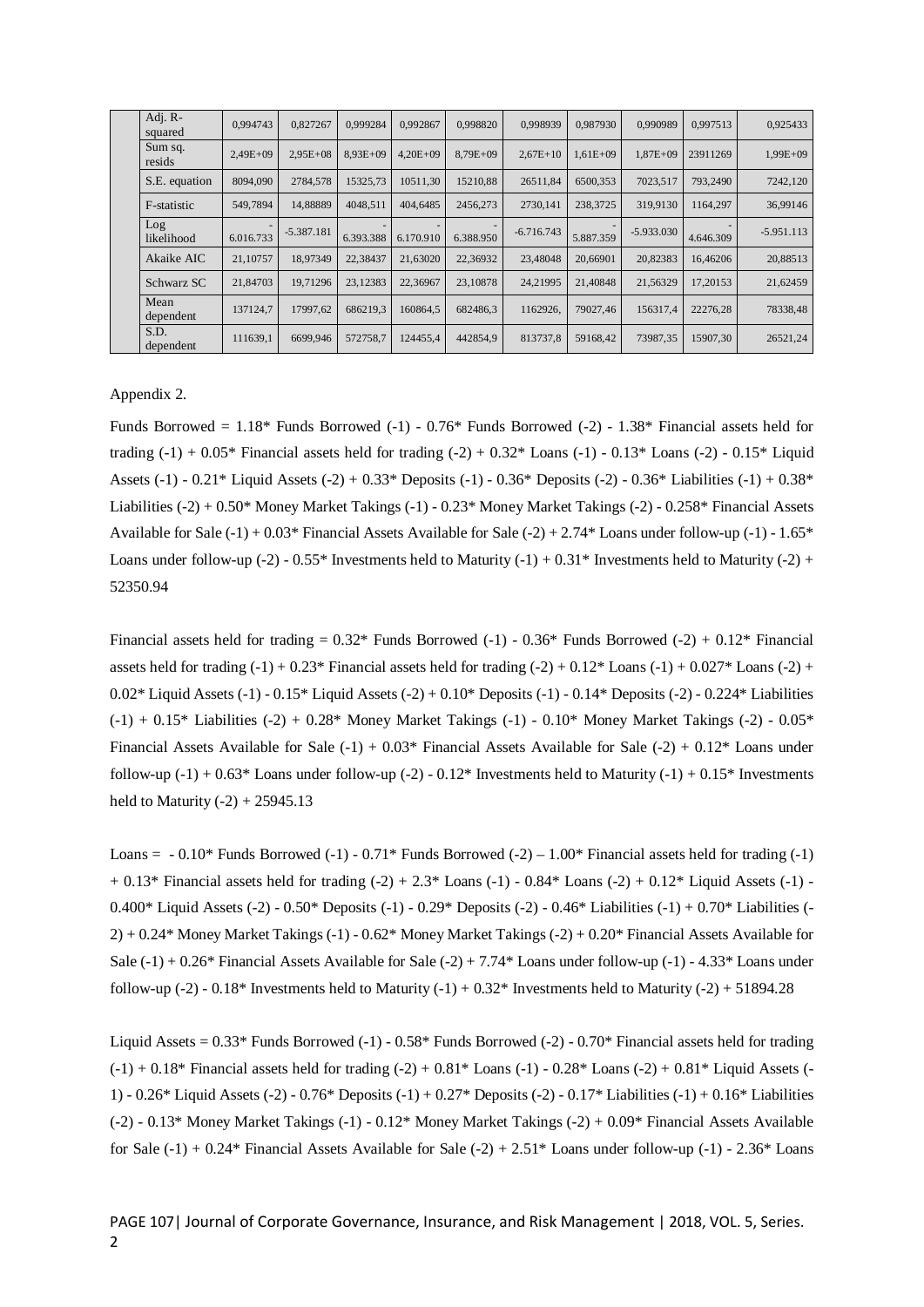under follow-up (-2) + 0.22\* Investments held to Maturity (-1) + 0.21\* Investments held to Maturity (-2) + 47913.10

Deposits  $= 0.01^*$  Funds Borrowed (-1) - 0.29\* Funds Borrowed (-2) - 1.46\* Financial assets held for trading (-1)  $+ 0.82*$  Financial assets held for trading  $(-2) + 1.74*$  Loans  $(-1) - 0.99*$  Loans  $(-2) - 0.19*$  Liquid Assets  $(-1)$ 0.08\* Liquid Assets  $(-2) + 0.24$ \* Deposits  $(-1) - 0.33$ \* Deposits  $(-2) - 0.6$ \* Liabilities  $(-1) + 0.60$ \* Liabilities  $(-2)$ + 0.47\* Money Market Takings (-1) - 0.52\* Money Market Takings (-2) + 0.24\* Financial Assets Available for Sale (-1) + 0.59\* Financial Assets Available for Sale (-2) + 13.02\* Loans under follow-up (-1) - 9.13\* Loans under follow-up  $(-2) + 0.29*$  Investments held to Maturity  $(-1) + 0.40*$  Investments held to Maturity  $(-2) + 77090.48$ 

Liabilities =  $0.80*$  Funds Borrowed (-1) -  $2.17*$  Funds Borrowed (-2) -  $2.12*$  Financial assets held for trading (-1) + 0.47\* Financial assets held for trading  $(-2) + 2.91*$  Loans  $(-1)$  - 1.51\* Loans  $(-2) + 0.27*$  Liquid Assets  $(-1)$ - 0.80\* Liquid Assets (-2) - 0.64\* Deposits (-1) - 0.61\* Deposits (-2) - 0.72\* Liabilities (-1) + 1.58\* Liabilities (- 2) + 0.76\* Money Market Takings (-1) - 1.28\* Money Market Takings (-2) + 0.17\* Financial Assets Available for Sale  $(-1) + 0.61*$  Financial Assets Available for Sale  $(-2) + 15.02*$  Loans under follow-up  $(-1)$  - 10.75\* Loans under follow-up (-2) +  $0.04*$  Investments held to Maturity (-1) +  $0.94*$  Investments held to Maturity (-2) + 143339.39

Money Market Takings = 0.19\* Funds Borrowed (-1) - 0.54\* Funds Borrowed (-2) + 0.38\* Financial assets held for trading  $(-1)$  - 0.41\* Financial assets held for trading  $(-2)$  + 0.05\* Loans  $(-1)$  - 0.24\* Loans  $(-2)$  + 0.31\* Liquid Assets (-1) - 0.13\* Liquid Assets (-2) - 0.16\* Deposits (-1) + 0.25\* Deposits (-2) - 0.02\* Liabilities (-1) + 0.24\* Liabilities (-2) + 0.41\* Money Market Takings (-1) - 0.32\* Money Market Takings (-2) - 0.34\* Financial Assets Available for Sale  $(-1) + 0.12^*$  Financial Assets Available for Sale  $(-2)$  - 4.14\* Loans under follow-up  $(-1) + 2.84^*$ Loans under follow-up  $(-2)$  - 0.11\* Investments held to Maturity  $(-1)$  + 0.13\* Investments held to Maturity  $(-2)$  -23677.74

Financial Assets Available for Sale =  $0.00^*$  Funds Borrowed (-1) -  $0.04^*$  Funds Borrowed (-2) + 1.30\* Financial assets held for trading  $(-1)$  - 0.47\* Financial assets held for trading  $(-2)$  + 0.24\* Loans  $(-1)$  - 0.35\* Loans  $(-2)$  + 0.48\* Liquid Assets (-1) - 0.32\* Liquid Assets (-2) - 0.17\* Deposits (-1) - 0.26\* Deposits (-2) - 0.21\* Liabilities (-1) + 0.54\* Liabilities (-2) - 0.34\* Money Market Takings (-1) - 0.20\* Money Market Takings (-2) + 1.21\* Financial Assets Available for Sale (-1) - 0.11\* Financial Assets Available for Sale (-2) + 1.06\* Loans under follow-up (-1) - 1.87\* Loans under follow-up (-2) + 0.39\* Investments held to Maturity (-1) + 0.13\* Investments held to Maturity (-2) - 35155.04

Loans under follow-up =  $0.00*$  Funds Borrowed  $(-1) + 0.01*$  Funds Borrowed  $(-2) - 0.08*$  Financial assets held for trading (-1) - 0.08\* Financial assets held for trading (-2) - 0.00\* Loans (-1) - 0.00\* Loans (-2) - 0.00\* Liquid Assets (-1) - 0.00\* Liquid Assets (-2) - 0.01\* Deposits (-1) + 0.02\* Deposits (-2) + 0.01\* Liabilities (-1) - 0.01\* Liabilities (-2) - 0.03\* Money Market Takings (-1) + 0.05\* Money Market Takings (-2) - 0.03\* Financial Assets Available for Sale  $(-1) + 0.00*$  Financial Assets Available for Sale  $(-2) + 1.00*$  Loans under follow-up  $(-1)$  - 0.06\*